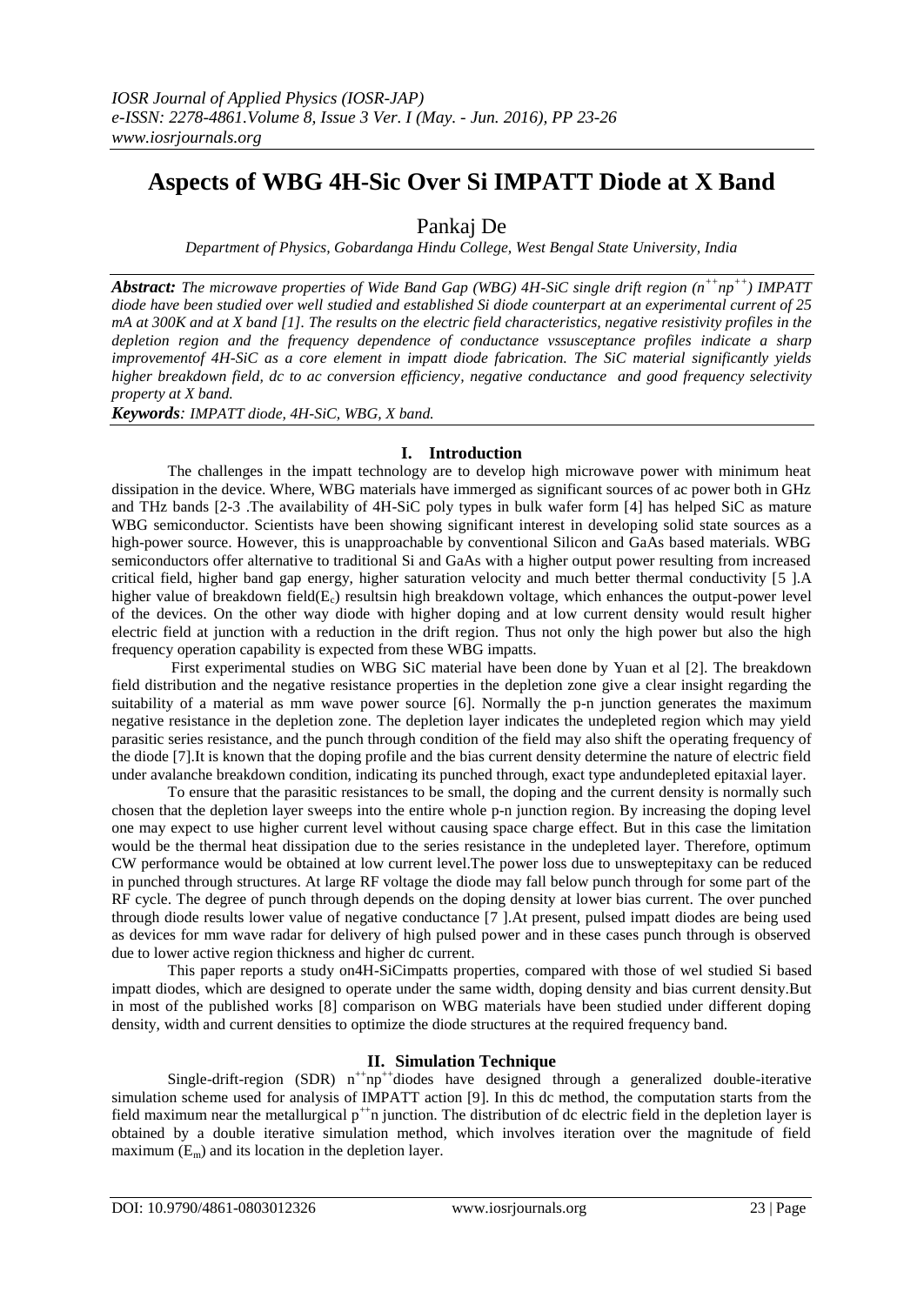The field dependent carrier ionization coefficients of 4H-SiC, as well as the mobility and saturated drift velocities of carriers in 4H-SiC [10] have been used in the computation for the profiles of electric field and carrier currents. The effect of mobile space charge in the depletion region of the diode has also been taken into account.The small signal simulation technique is also found to be quite satisfactory for WBG material devices [11-13].

The leakage current multiplication for electron (Mn) and hole (Mp) has been considered to be  $10^3$  due to optically generated carriers, which is greater than the ideal high value  $(10^6)$  [3]. Because the effect of shining light from the junction side in a top-mounted  $p^{+}$ nn<sup>++</sup> IMPATT dominates the photocurrents. The expression for the electron current multiplication factor then changes as

$$
Mn = \frac{Jo}{[Jns(th) + Jns(opt)]}
$$

| Material | Band<br>Gap<br>energy | Critical Electric field        | Electron                        | Thermal              | Dielectric            |
|----------|-----------------------|--------------------------------|---------------------------------|----------------------|-----------------------|
|          | Eg(eV)                | $E_c x 10^7$ V.m <sup>-1</sup> | saturation velocity             | Conductivity         | Constant              |
|          |                       |                                | $v_{sn}x10^5$ m.s <sup>-1</sup> | $K(W.m^{-1}.k^{-1})$ | $\varepsilon_{\rm r}$ |
| Si       |                       | 3.0                            | 1.0                             | 150                  | 11.9                  |
| 4H-SiC   | 3.26                  | 35.0                           | 2.0                             | 500                  | 10.1                  |

**Table 1**: The material parameters for 4H-SiC and Si [10 ].

### **III. Results and discussions**

It is evident from Fig. 1, that the maximum value of electric field  $(E_m)$  is significantly higher for the  $4H-SiC$  impatt  $n^{++}np^{++}$  diode both in the drift region and  $p^{++}n$  junction. On the other hand Si diode yields lower value of field and some undepleted region. The field profile also indicates the punched through of SiC diode. As a result, drift region voltage (V<sub>D</sub>), avalanche region voltage (V<sub>A</sub>) and the total breakdown voltage (V<sub>B</sub>) is higher for SiC. The normalized voltage drop  $(V_D/V_B)$  in the drift region is higher for SiC (70%) compared to Si (57.8%). The increased value of  $V_D/V_B$  provides higher efficiency 22.4% in SiC. The Si diode counterpart results some amount of undepleted region that may cause sufficient series resistance and heat loss in the active part of the device. The diode structure for Si is optimized for 12 GHz operation but the same for SiC diode has not been optimized in this analysis to compare under same diode structure of Si one. The electric field distribution for SiC is highly punched through at  $n^{+}n$  interface on the otherhand Si diode results some undepleted region at the  $n^{+}$ n side operating under the same condition. The DC and small signal results have been indicated in table 2. In spite of punched through condition, the efficiency of SiCincreased.

**Table 2:**The DC and small signal properties of 4H-SiC and Si IMPATT diodes at X band.

| Material         | DC properties |       |       |      |  | Small signal properties |                                             |      |
|------------------|---------------|-------|-------|------|--|-------------------------|---------------------------------------------|------|
|                  | ۰.<br>vа      | Vр    | Vв    |      |  | $G_p B_p f_p$           |                                             |      |
|                  | $\mathbf{v}$  | VV%   |       |      |  | 10 <sup>5</sup><br>'S.m | 10 <sup>5</sup><br>$\sim$ S.m <sup>-2</sup> | GHz  |
| $\sim$ :<br>- S1 | 45.0          | 62.5  | 108.0 | 18.5 |  | 1.16<br>- 1             | 26.74                                       | 13.0 |
| 4H-SiC           | 44.3          | 106.0 | 150.0 | 22.4 |  | $-2.46$                 | 14.59                                       | 8.0  |



**Fig.1** Electric field profiles in the depletion layer of 4H-SIC and Si IMPATT diodes at X band.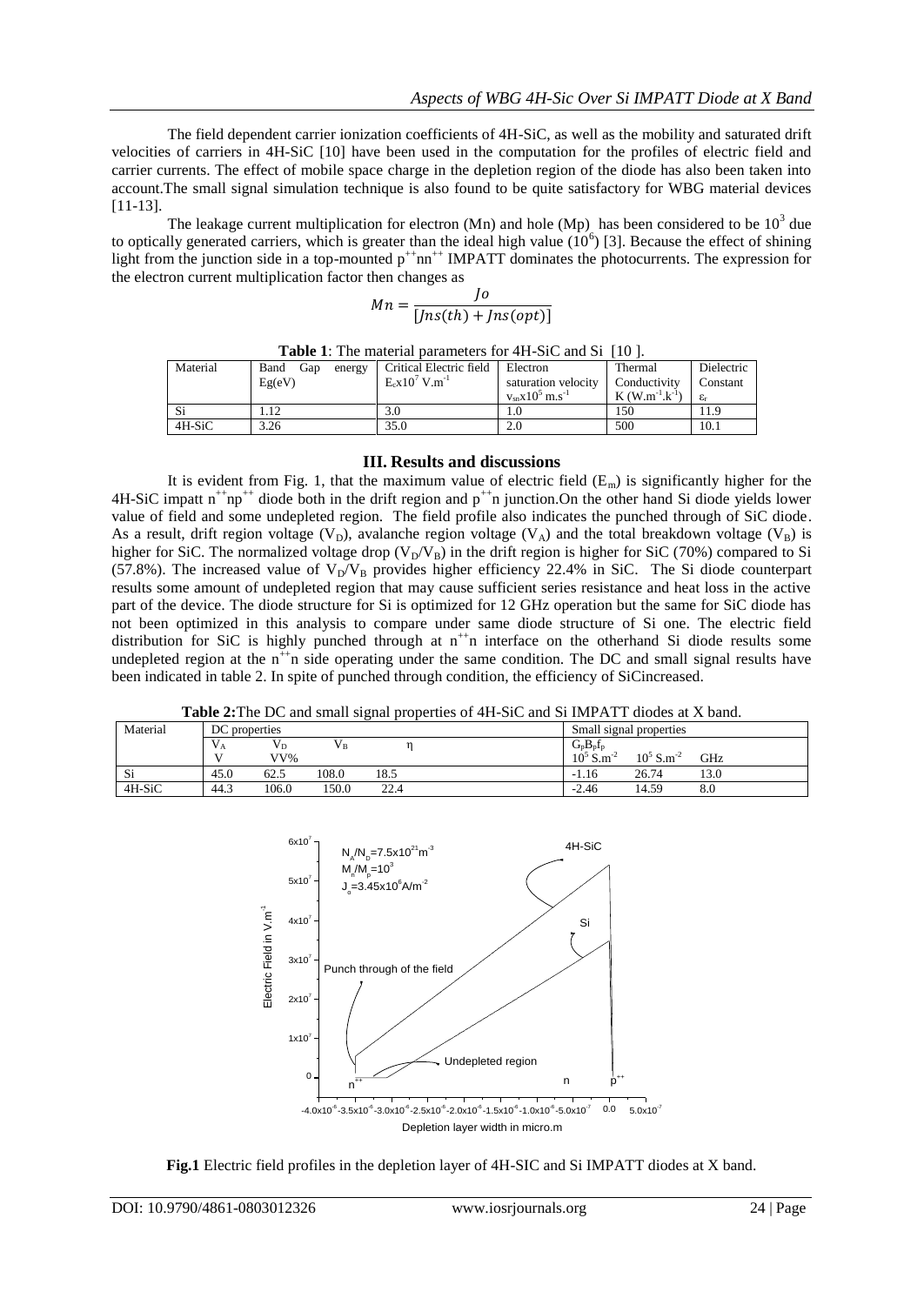The negative conductance and susceptance (G-B) plots shown in Fig. 2 indicates the significant difference between SiC and Si. Both the material is suitable for operation in the X band where, the SiC yield higher value of G and the corresponding optimum frequency (fp) is 8 GHz and the same is 13 GHz for Si. The variation of G with frequency is less in Si compared to SiC.In punched through case, as these structures present an active layer thickness larger than the optimum one, they will naturally operate in the lower frequency zone than the design frequency. This suggests that the selective operation (i.e. operation of the diode at optimum frequency such as at 8GHz ) of 4H-SiC would be more suitable than Si one.



Fig. 2 Admittance Characteristics of 4H-SiC and Si IMPATT diode at X band.

The negative resistance profile in the depletion region is a good indicator on the contribution of microwave power generation from the IMPATT diodes. The negative resistivity profile shown in Fig.3 also clearly indicate that at optimum frequency SiC diode yield negative resistance contribution over the whole depletion layer. On the other way, Si diode yield positive resistance in some portion of the drift zone. Both the diode yields maximum negative resistance at the  $p^{+}$ n junction.



**Fig. 3** Negative resistivity profiles in the depletion layer of 4H-SiC and Si IMPATT diodes at X band.